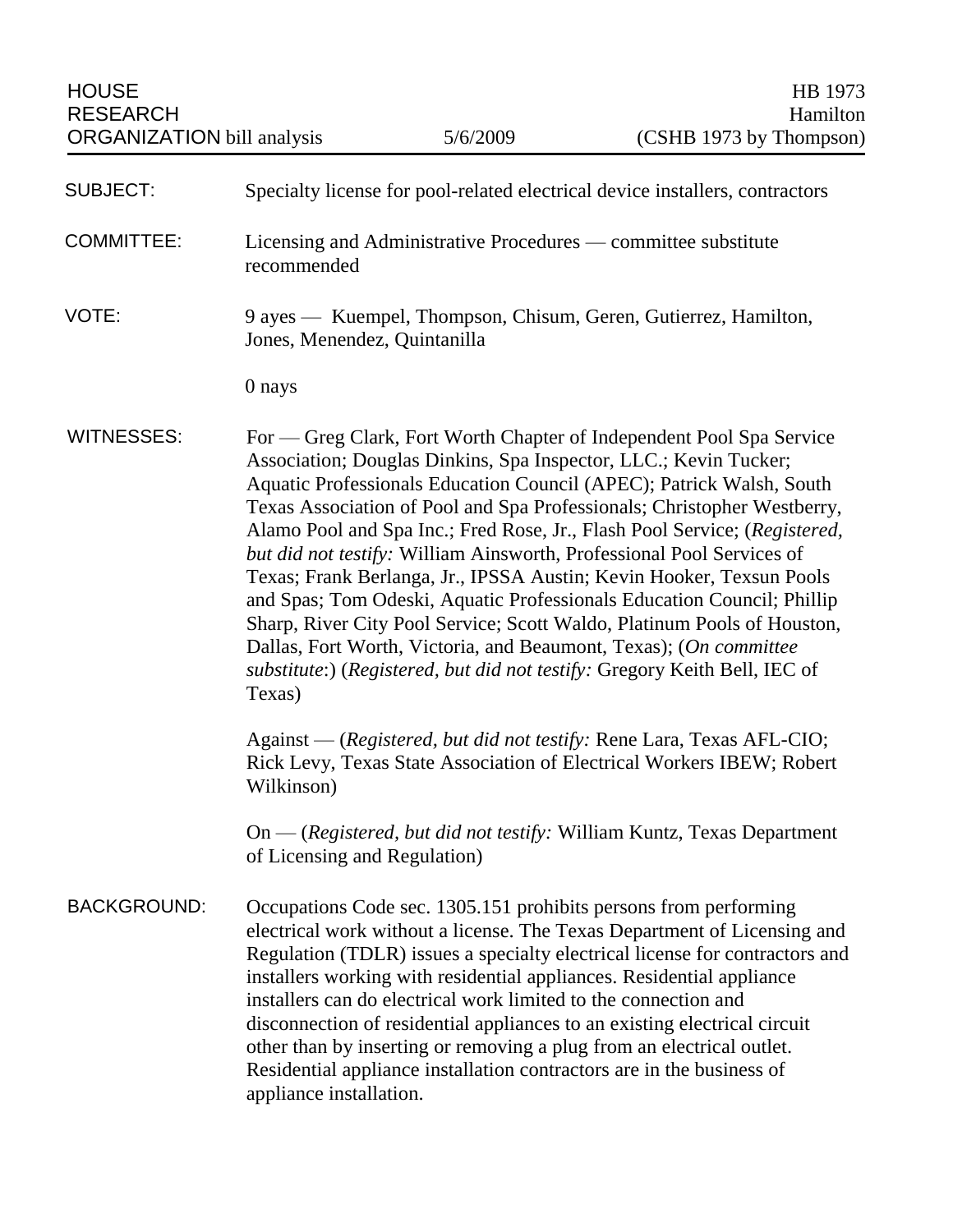## HOB 1973 House Research Organization page 2

|                           | Occupations Code, sec. 1305.003 lists 21 exceptions to the requirement to<br>have an electrician's license. Sec. $1305.003(21)$ is an exception for those<br>maintaining or repairing residential appliances if they are residential<br>appliance dealers or manufacturers or persons authorized by them and use<br>only components of the same type and ampacity as the original<br>components.                                                             |
|---------------------------|--------------------------------------------------------------------------------------------------------------------------------------------------------------------------------------------------------------------------------------------------------------------------------------------------------------------------------------------------------------------------------------------------------------------------------------------------------------|
| DIGEST:                   | CSHB 1973 would expand the current residential appliance installer and<br>contractor license issued under the electrician's licensing program to<br>include installing and contracting for pool-related electrical devices.                                                                                                                                                                                                                                  |
|                           | Pool-related devices would be included among the types of residential<br>appliances that, without an electrician's license, could be maintained or<br>repaired by a residential appliance dealer or manufacturer or by a person<br>authorized by a dealer or manufacturer if only components of the same<br>type and ampacity as the original components were used.                                                                                          |
|                           | The bill would create an exception from the licensing requirements for<br>electricians maintaining, altering, or repairing a pool-related electrical<br>device and for pool-related electrical maintenance performed by an<br>employee of a city working on a pool owned or operated by the city.                                                                                                                                                            |
|                           | "Pool-related electrical devices" would be defined as pool equipment that<br>was installed as a unit, was directly connected to an electrical circuit, and<br>performed a specific function. "Pool-related electrical maintenance"<br>would mean electrical work limited to the connecting or disconnecting of<br>pool-related electrical devices to an existing electrical circuit other than by<br>inserting or removing a plug from an electrical outlet. |
|                           | CSHB 1973 also would require the Texas Commission of Licensing and<br>Regulation to accept, develop, or contract for a residential appliance<br>installer examination that included pool-related devices.                                                                                                                                                                                                                                                    |
|                           | The bill would take effect March 1, 2010. The TDLR would have to adopt<br>any rules necessary to implement the bill by January 1, 2010.                                                                                                                                                                                                                                                                                                                      |
| <b>SUPPORTERS</b><br>SAY: | CSHB 1973 simply would extend current law allowing appliance installers<br>and contractors to do some minor electrical work to include pool installers<br>and contractors. This would be a reasonable accommodation to the<br>electrician's licensing laws that would help consumers by eliminating the<br>cost and burden of employing a licensed electrician when the person                                                                               |